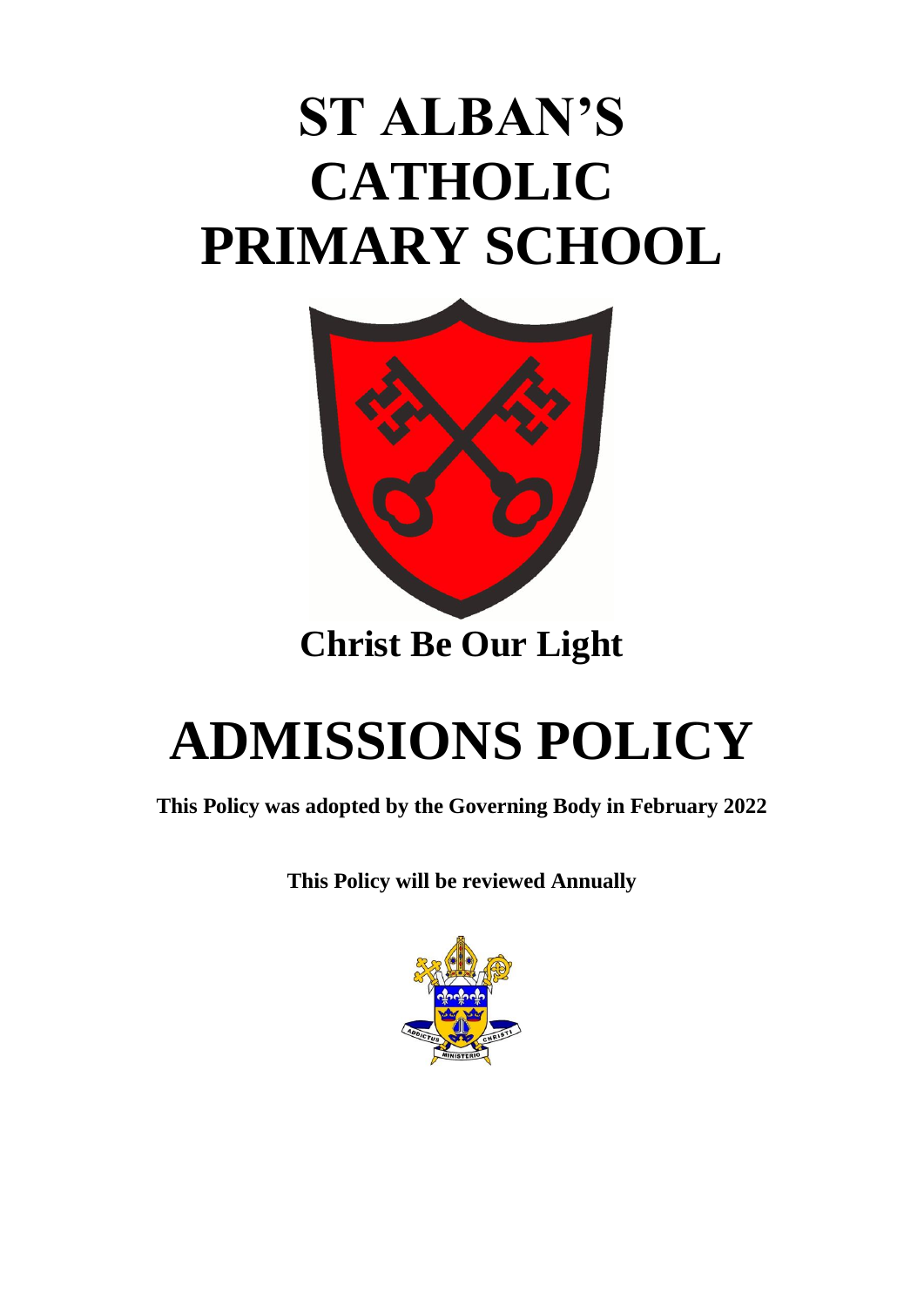

#### **Admissions Policy - Primary**

### **ST ALBAN'S CATHOLIC PRIMARY SCHOOL**

#### **ADMISSIONS POLICY 2023-2024**

St Alban's Catholic Primary School was founded by the Catholic Church to provide education for children of Catholic families. Whenever there are more applications than places available, priority will be given to Catholic children in accordance with the oversubscription criteria listed below. The school is conducted by its governing body as part of the Catholic Church in accordance with its trust deed and instrument of government and seeks at all times to be a witness to Our Lord Jesus Christ.

As a Catholic school, we aim to provide a Catholic education for all our pupils. At a Catholic school, Catholic doctrine and practice permeate every aspect of the school's activity. It is essential that the Catholic character of the school's education be fully supported by all families in the school. We therefore hope that all parents will give their full, unreserved and positive support for the aims and ethos of the school. This does not affect the right of an applicant who is not Catholic to apply for and be admitted to a place at the school in accordance with the admission arrangements.

The governing body is the admissions authority and has responsibility for admissions to this school. The local authority undertakes the co-ordination of admission arrangements during the normal admission round<sup>1</sup>. The governing body has set its admission number at 30 pupils to be admitted to the reception year in the school year which begins in September 2023.

The governing body will, where logistically possible, admit twins and all siblings from multiple births where one of the children is the last child ranked within the school's Published Admissions Number ("PAN").

#### **Pupils with an Education, Health and Care Plan (see note 1)**

The admission of pupils with an Education, Health and Care Plan is dealt with by a completely separate procedure. Children with an Education, Health and Care Plan that names the school must be admitted. Where this takes place before the allocation of places under these arrangements this will reduce the number of places available to other children.

#### **Oversubscription Criteria**

1

*Where there are more applications for places than the number of places available, places will be offered according to the following order of priority.*

1. Baptised Catholic looked after and previously looked after children. (see notes 2&3)

 $<sup>1</sup>$  This is for admission to the school at the start of the school year in September and not for applications</sup> made in-year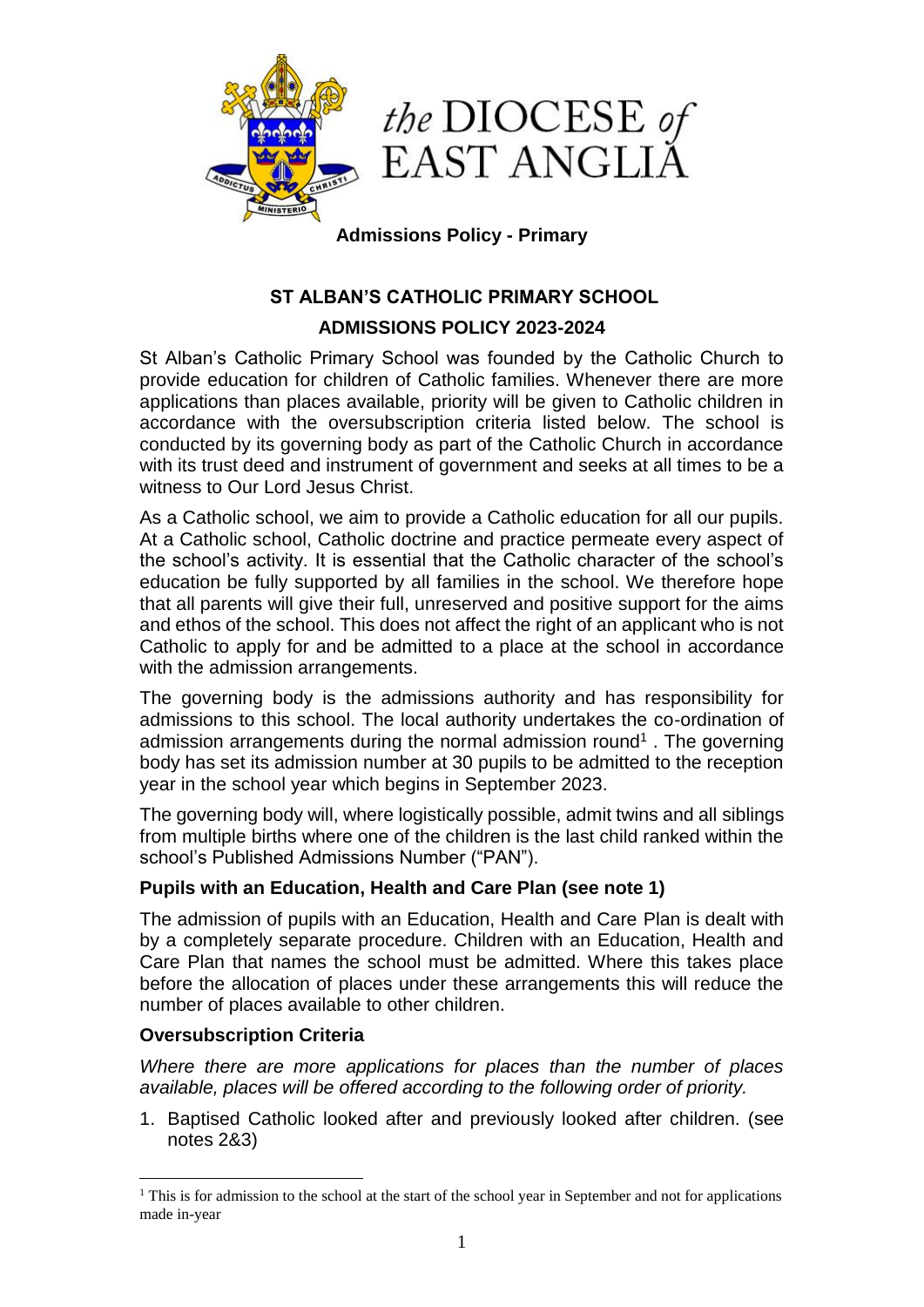



- 2. Baptised Catholic children, (at the time of application), with siblings in attendance at the time of admissions.
- 3. Baptised Catholic children who are resident South of the River Cam
- 4. Other Baptised Catholic children. (see note 3)
- 5. Other looked after and previously looked after children. (see note 2)
- 6. Catechumens and members of an Eastern Christian Church. (see notes 4&5)
- 7. Children of other Christian denominations whose membership is evidenced by a minister of religion. (see note 6)
- 8. Children of other faiths whose membership is evidenced by a religious leader. (see note 7)
- 9. Any other children.

1

*Within each of the categories listed above, the following provisions will be applied in the following order.*

- (i) The attendance of a sibling at the school at the time of enrolment will increase the priority of an application within each category so that the application will be placed at the top of the category in which the application is made (see note 8).
- (ii) After children in (i) above, priority will be given within each category to children living closest to the school. Distances are measured on a straight line "crow fly" basis, using Ordnance Survey data. In the event of distances being the same for two or more children where this would determine the last place to be allocated, random allocation will be carried out and supervised by a person independent of the school. Under random allocation, all the names will be entered into a 'hat' and the required number of names will be drawn out
- (iii) Application Procedures and Timetable

To apply for a place at this school in the normal admission round<sup>2</sup>, you must complete a Common Application Form available from the local authority in which you live. Applications can also be submitted online to [www.cambridgeshire.gov.uk/admissions.](http://www.cambridgeshire.gov.uk/admissions) You are also requested to complete the Supplementary Information Form which is available from the school website <http://www.stalbans.cambs.sch.uk/> or the school office if you wish to apply under oversubscription criteria 1 to 3 or 5 to 7. The Supplementary Information Form should be returned to the school office by  $15<sup>th</sup>$  January 2023.

You will be advised of the outcome of your application on 16<sup>th</sup> April 2023 or the next working day, by the local authority on our behalf. If you are unsuccessful (unless your child gained a place at a school you ranked higher) you will be

<sup>&</sup>lt;sup>2</sup> This is for admission to the school at the start of the school year in September and not for applications made in-year.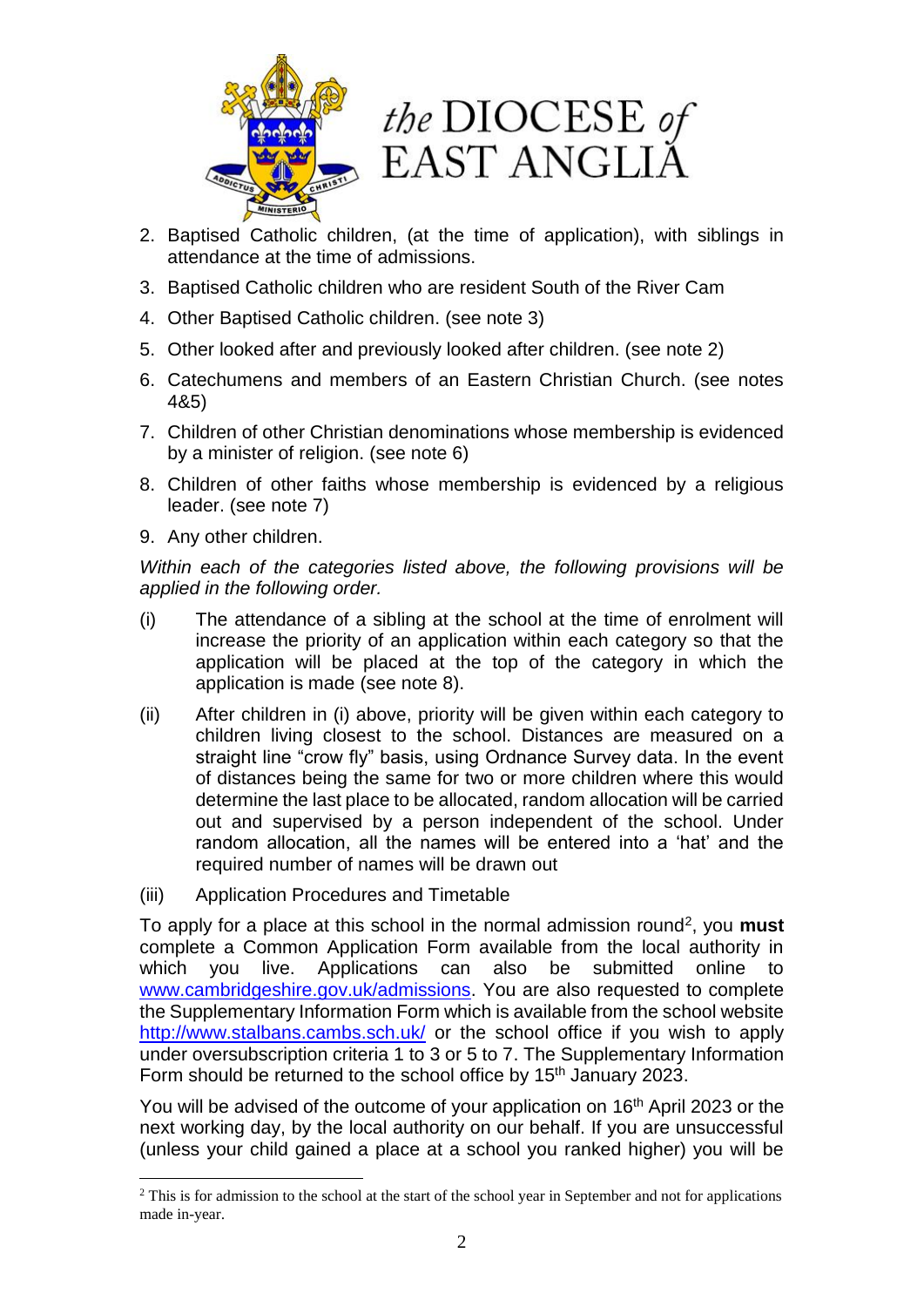

informed of the reasons, related to the oversubscription criteria listed above, and you have the right of appeal to an independent appeal panel.

*If you do not provide the information required in the SIF and return it by the closing date, together with all supporting documentation, your child will not be placed in criteria 1 to 4 or 6 to 8 and this is likely to affect your child's chance of being offered a place.*

**All applications which are submitted on time will be considered at the same time and after the closing date for admissions which is 15th January 2023.**

#### **Late Applications**

Late applications, except those deemed by the LA as exceptional and to be processed on time, will be considered after the first round of offers issued on 16<sup>th</sup> April 2023. This is because all applications received by the closing date must be considered before any late applications. If there are exceptional circumstances why your application is late please include them when you send in your application.

#### **Admission of Children Below Compulsory School Age and Deferred Entry**

A child is entitled to a full-time place in the September following their fourth birthday. A child's parents may defer the date at which their child is admitted to the school, until later in the school year but not beyond the point at which they reach compulsory school age, or beyond the beginning of the final term of the school year for which an offer was made. A child may take up a part-time place until later in the school year, but not beyond the point at which the child reaches compulsory school age. Upon receipt of the offer of a place a parent should notify the school, as soon as possible, that they wish to either defer their child's entry to the school or take up a part-time place.

#### **Admission of Children outside their Normal Age Group**

A request may be made for a child to be admitted outside of their normal age group, for example, if the child is gifted and talented or has experienced problems such as ill health. In addition, the parents of a summer born child, i.e. a child born between  $1<sup>st</sup>$  April and  $31<sup>st</sup>$  August, may request that the child be admitted out of their normal age group, to reception rather than Year 1.

Any such request should be made in writing to the headteacher at the same time as the admission application is made. The governing body will make its decision about the request based on the circumstances of each case and in the best interests of the child. In addition to taking into account the views of the headteacher, including the headteacher's statutory responsibility for the internal organisation, management and control of the school, the governing body will take into account the views of the parents and of appropriate medical and education professionals, as appropriate.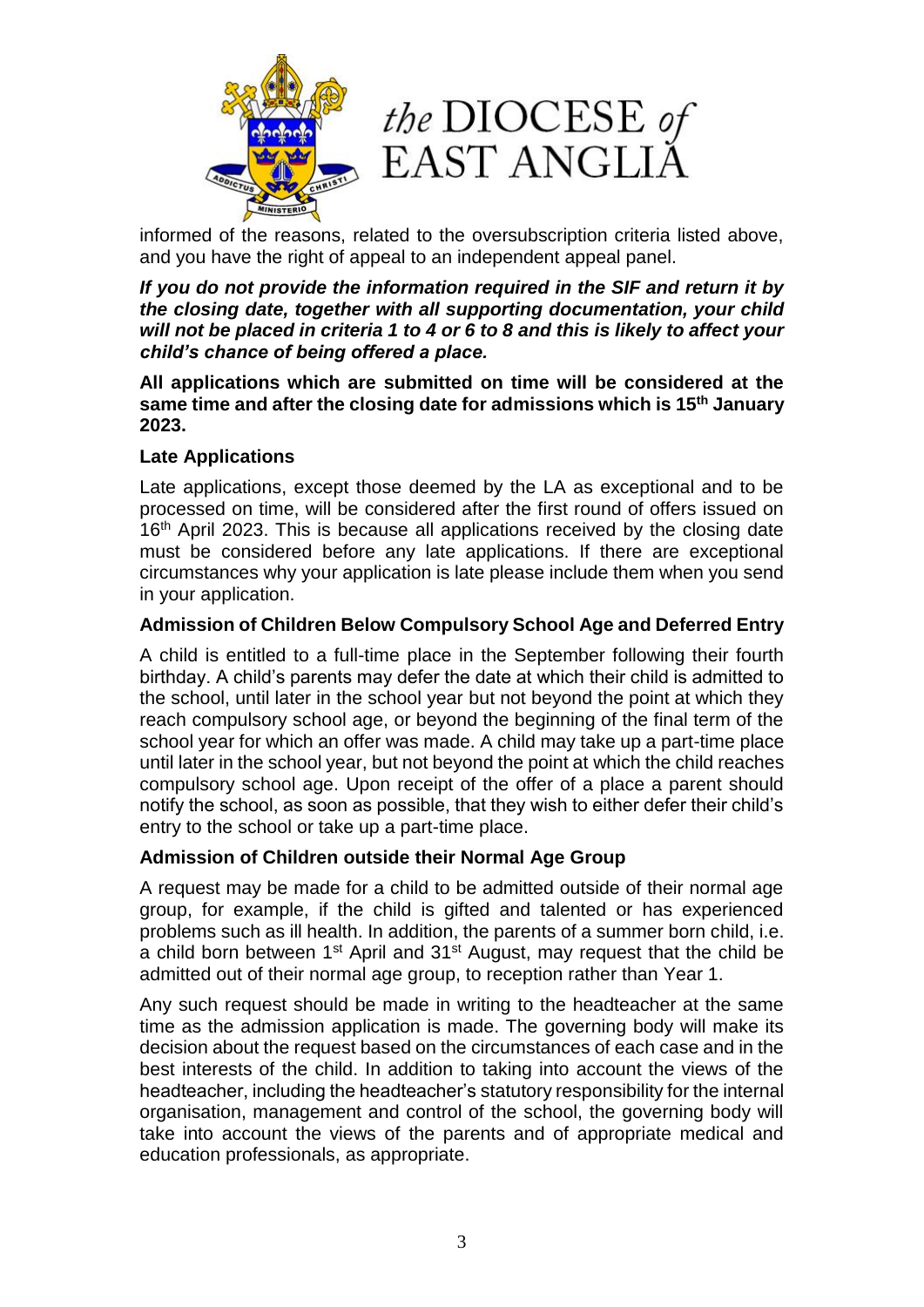



#### **Waiting Lists**

In addition to their right of appeal, unsuccessful children will be offered the opportunity to be placed on a waiting list. This waiting list will be maintained in order of the oversubscription criteria set out above and *not* in the order in which applications are received or added to the list. Waiting lists for admission will operate throughout the school year. The waiting list will be held open until the last day of the summer term.

#### **Inclusion on the school's waiting list does not mean that a place will eventually become available.**

#### **In-Year Applications**

An application can be made for a place for a child at any time outside the admission round and the child will be admitted where there are available places. Application should be made to the school by contacting Cambridgeshire County Council Admission team.

Where there are places available but more applications than places, the published oversubscription criteria, as set out above, will be applied.

If there are no places available, the child will be added to the waiting list (see above).

You will be advised of the outcome of your application in writing, and you have the right of appeal to an independent appeal panel.

#### **Fair Access Protocol**

The school is committed to taking its fair share of children who are vulnerable and/or hard to place, as set out in the locally agreed protocol. Accordingly, outside the normal admission round the governing body is empowered to give absolute priority to a child where admission is requested under any locally agreed protocol. The governing body has this power, even when admitting the child would mean exceeding the published admission number (subject to the infant class size exceptions).

**The governing body reserves the right to withdraw the offer of a place or, where a child is already attending the school, the place itself, where it is satisfied that the offer or place was obtained by deception.**

#### *Notes (these notes form part of the oversubscription criteria)*

1. An Education, Health and Care Plan is a plan made by the local authority under section 37 of the Children and Families Act 2014, specifying the special educational provision required for a child.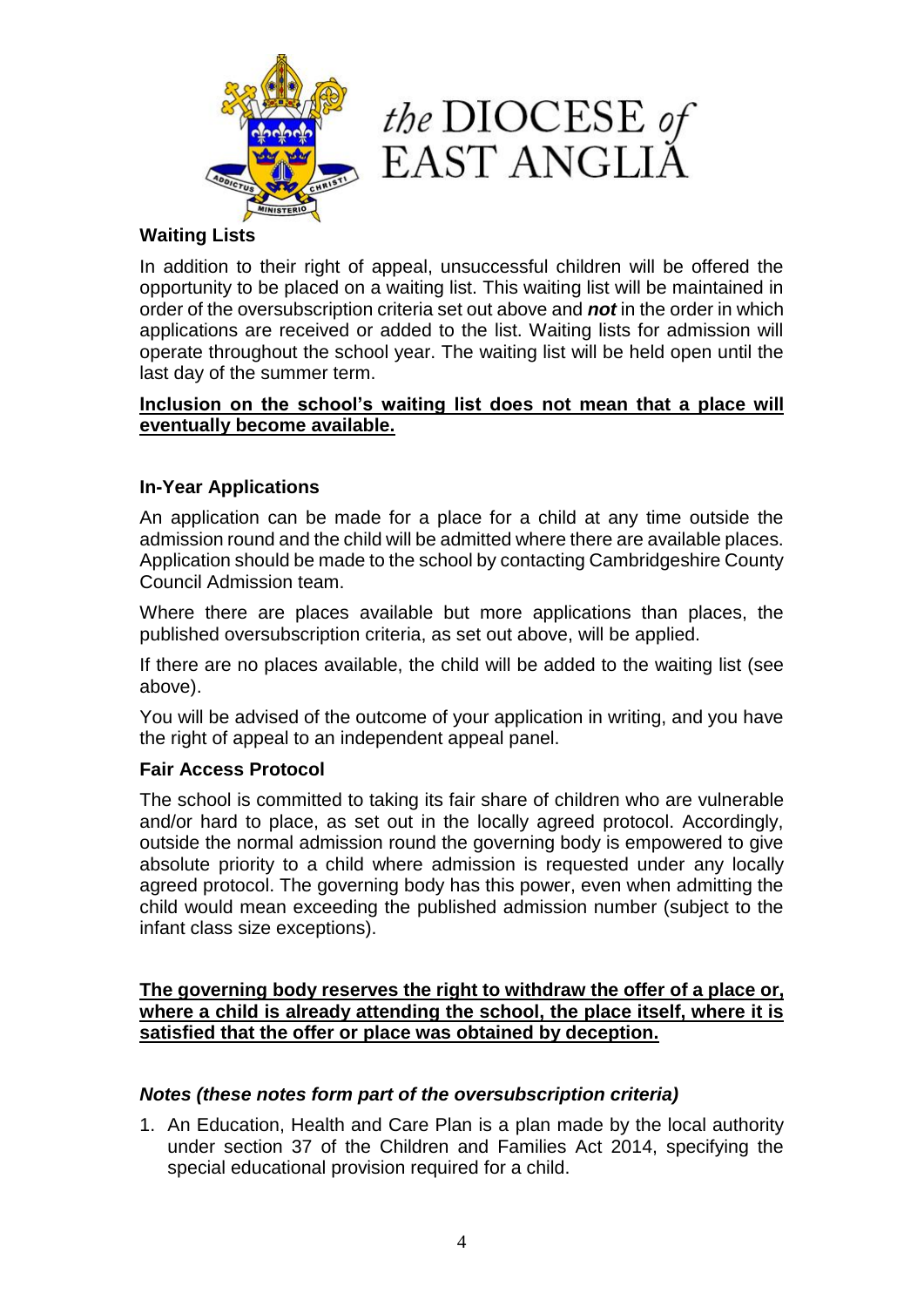



2. A 'looked after child' has the same meaning as in section 22(1) of the Children Act 1989, and means any child who is (a) in the care of a local authority or (b) being provided with accommodation by them in the exercise of their social services functions (e.g. children with foster parents) at the time of making application to the school.

A 'previously looked after child' is a child who was looked after, but ceased to be so because he or she was adopted, or became subject to a child arrangements order or special guardianship order, included in this definition are those children who appear (to the governing body) to have been in state care outside of England and who ceased to be in state care as a result of being adopted.

3. 'Catholic' means a member of a Church in full communion with the See of Rome. This includes the Eastern Catholic Churches. This will normally be evidenced by a certificate of baptism in a Catholic Church or a certificate of reception into the full communion of the Catholic Church. For the purposes of this policy, it includes a looked after child who is part of a Catholic family where a letter from a priest demonstrates that the child would have been baptised or received if it were not for their status as a looked after child (e.g. a looked after child in the process of adoption by a Catholic family).

For a child to be treated as Catholic, evidence of Catholic baptism or reception into the Church will be required. Those who have difficulty obtaining written evidence of baptism should contact their Parish Priest who, after consulting with the Diocese, will decide how the question of baptism is to be resolved and how written evidence is to be produced in accordance with the law of the Church.

- 4. 'Catechumen' means a member of the catechumenate of a Catholic Church. This will normally be evidenced by a certificate of reception into the order of catechumens.
- 5. 'Eastern Christian Church' includes Orthodox Churches, and is normally evidenced by a certificate of baptism or reception from the authorities of that Church.
- 6. "children of other Christian denominations" means children who belong to other churches and ecclesial communities which, acknowledge God's revelation in Christ, confess the Lord Jesus Christ as God and Saviour according to the Scriptures, and, in obedience to God's will and in the power of the Holy Spirit commit themselves: to seek a deepening of their communion with Christ and with one another in the Church, which is his body; and to fulfil their mission to proclaim the Gospel by common witness and service in the world to the glory of the one God, Father, Son and Holy Spirit. An ecclesial community which on principle has no credal statements in its tradition, is included if it manifests faith in Christ as witnessed to in the Scriptures and is committed to working in the spirit of the above.